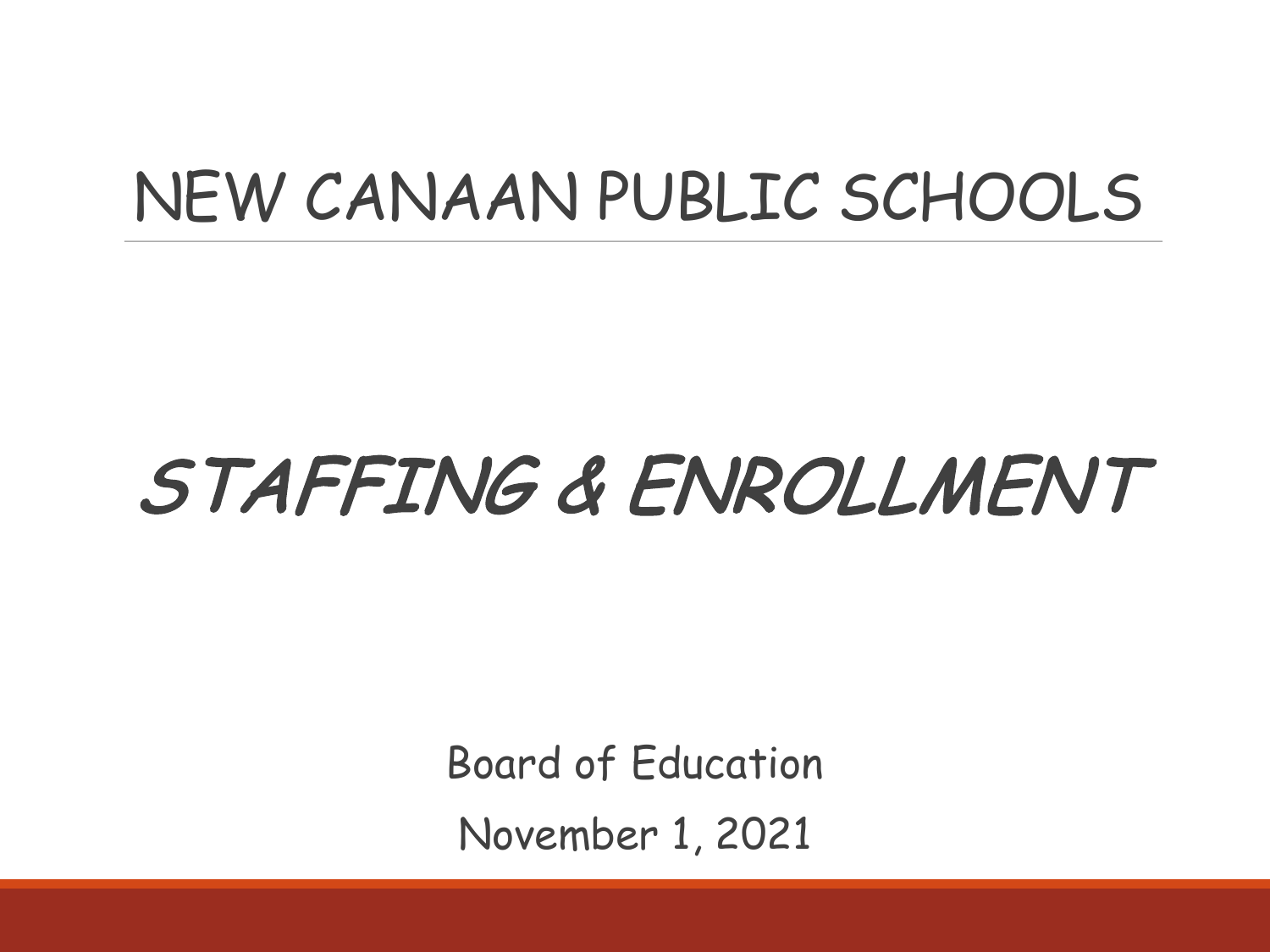### **DOCUMENTS**

## $\triangleright$  MEMORANDUM ON ENROLLMENT PROJECTIONS

- Ø STAFF UTILIZATION & ENROLLMENT REPORT – CERTIFIED STAFF
- Ø STAFF UTILIZATION & ENROLLMENT REPORT - NON-CERTIFIED STAFF
- Ø SUPPLEMENTAL ANALYSES REPORT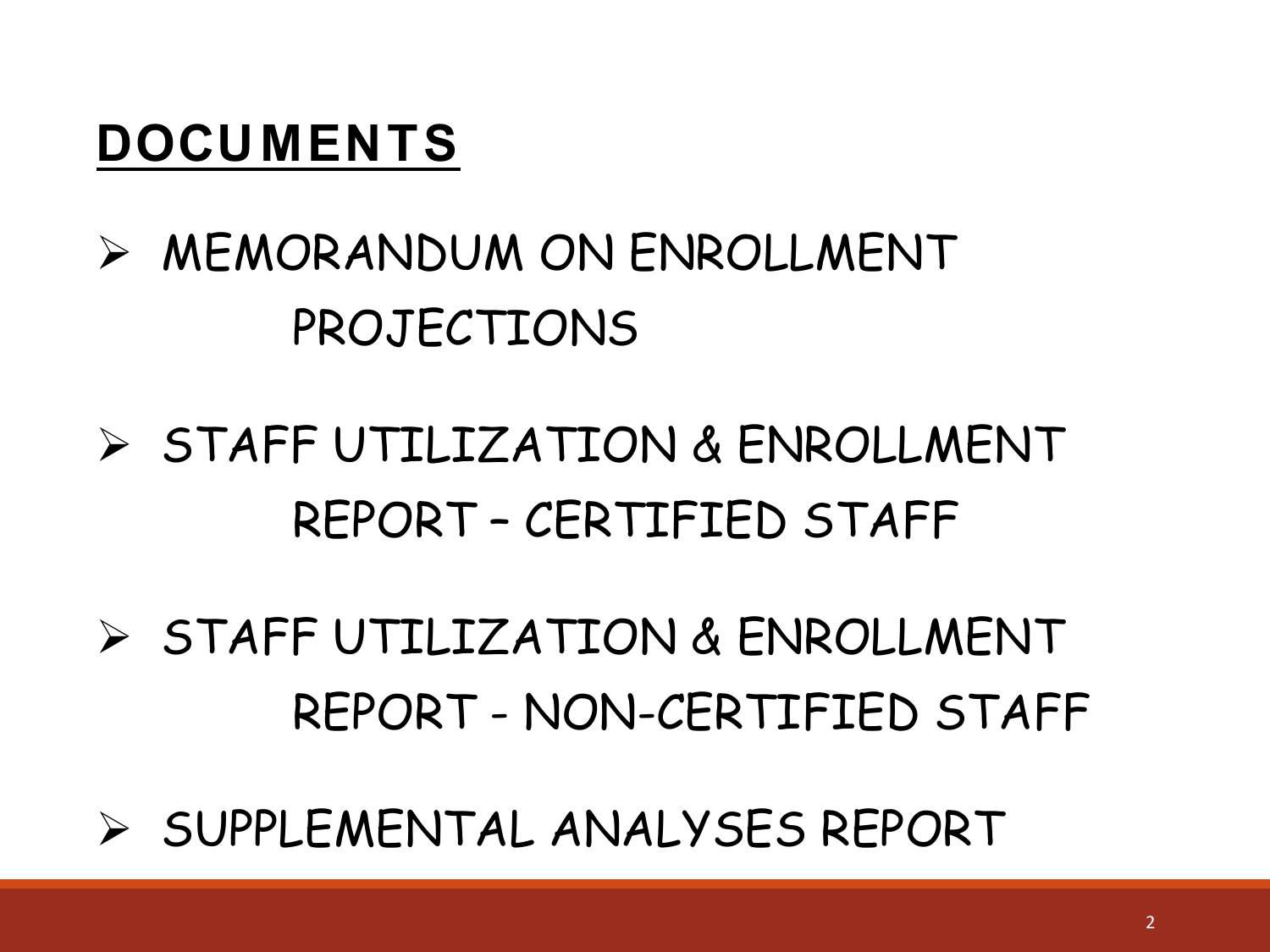# **ENTIRE SCHOOL SYSTEM**

- Levels: Elementary, Saxe, NCHS
- Grades: Pre-K to 12
- Subjects:
	- Core
	- Non core
- Classes/Sections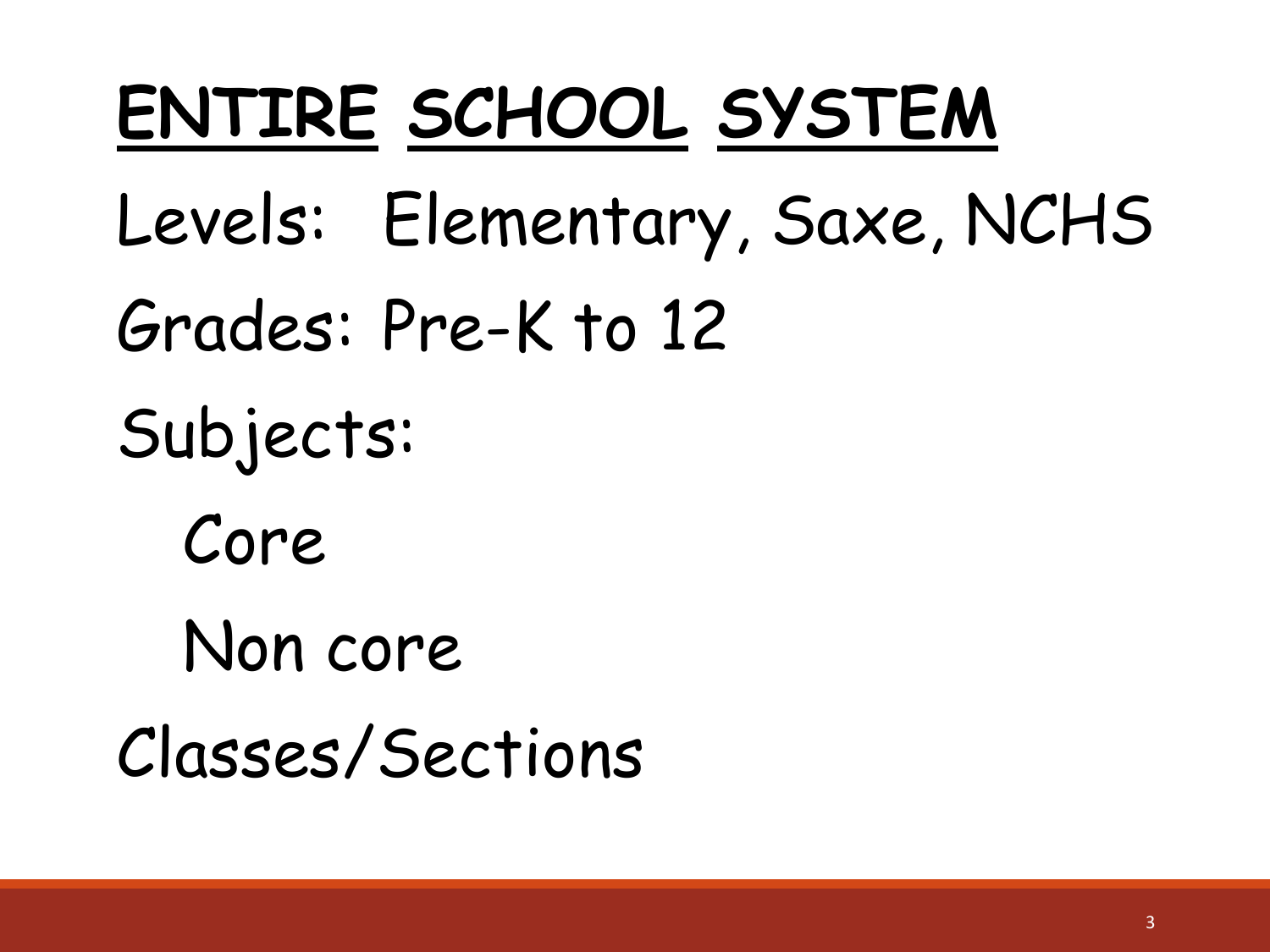# **Tonight's Focus**

•Review of current student enrollment.

•Certified staffing at each level.

•Enrollment projections for 2022-23.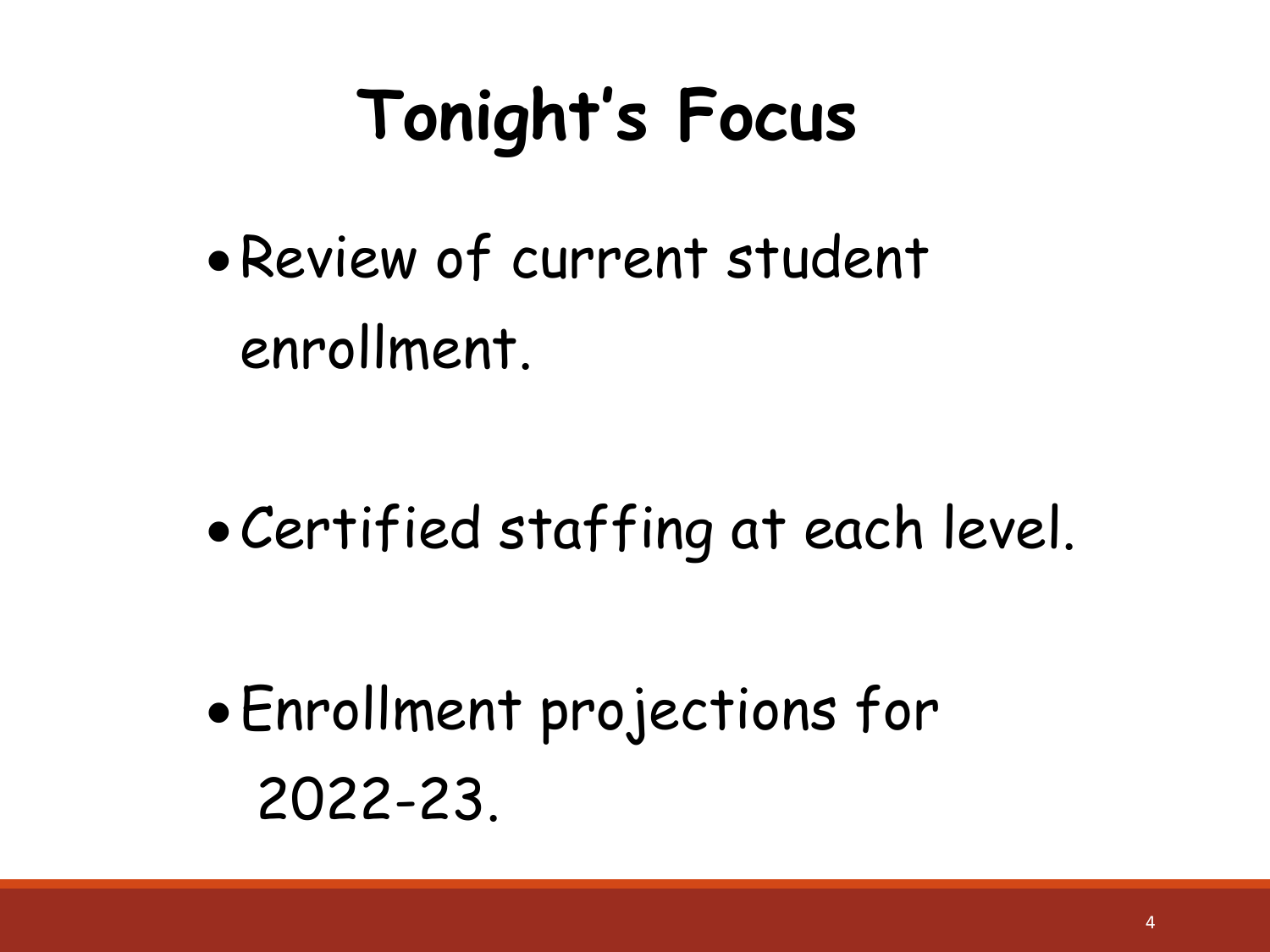#### **School System** (2021-22)

Total K-12 Enrollment 4,069

Out of district placement 14

Pre-Kindergarten & P-K Speech 50

School System Total 4,133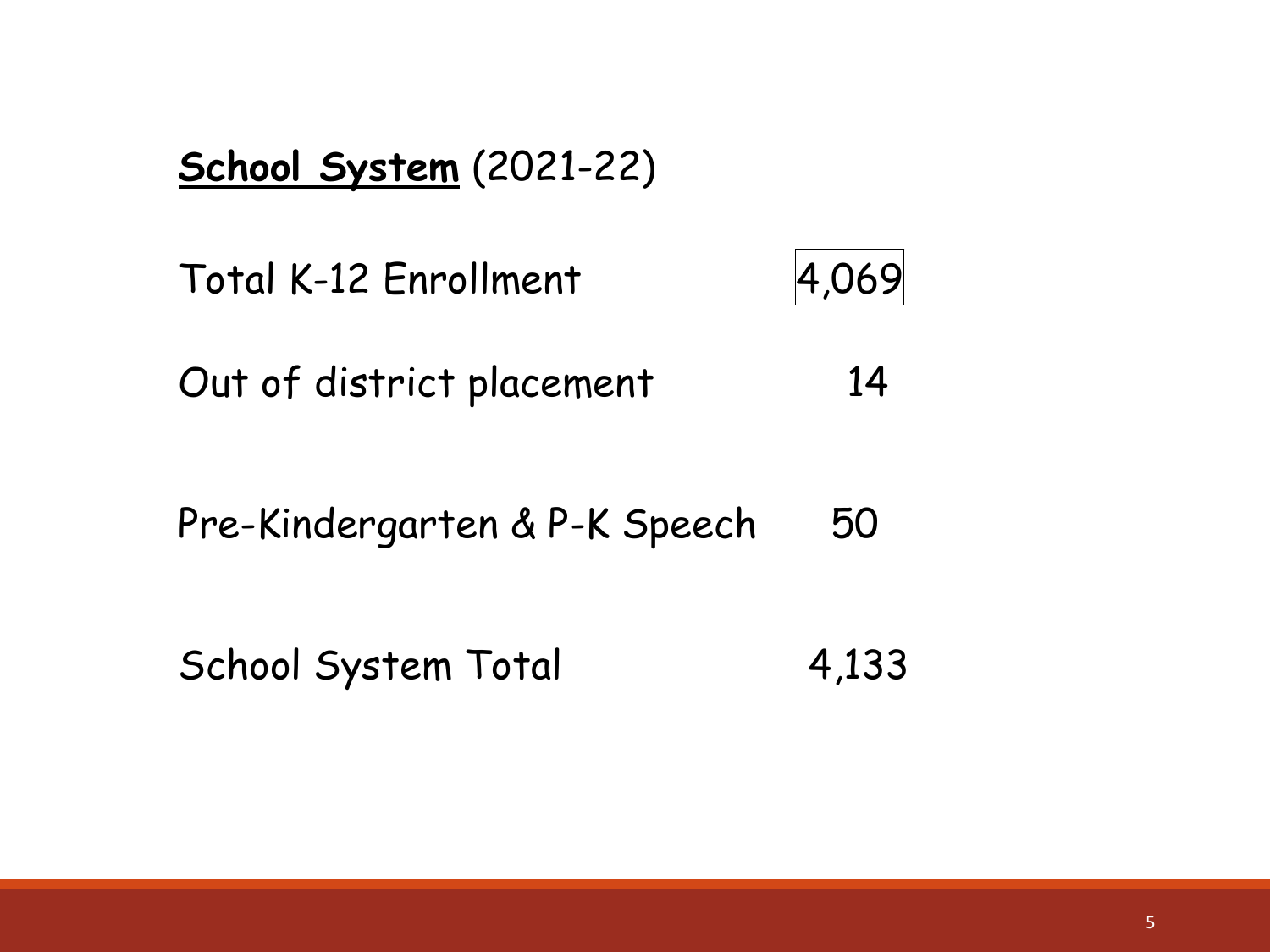**Elementary** (2021-22)

Total Enrollment K-4 1,454

- 31 students less than last year (1,485)
- 3 over projection (1,451) for 2021-22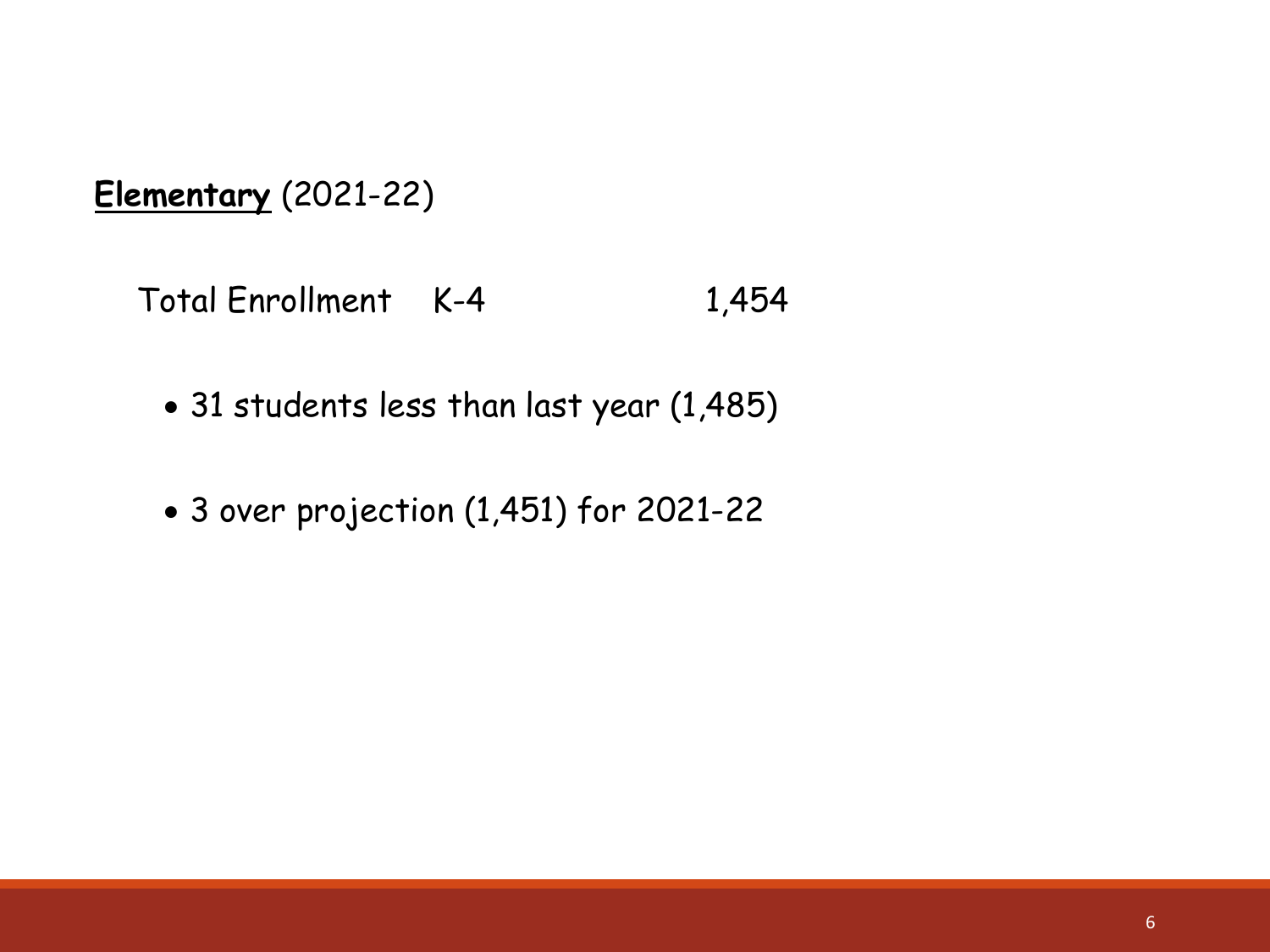### **Elementary Schools** (2021-22)

**East** Enrollment K-4 525

- 24 less than 2020-21 (549)
- Average class size 18.1
- **South** Enrollment K-4 522
	- 5 more than 2020-21 (517)
	- Average class size 18.1

**West** Enrollment K-4 407

- 12 less than 2020-21 (419)
- Average class size 17.7
- West also houses and oversees 50 Pre-K students (4 students more than last year)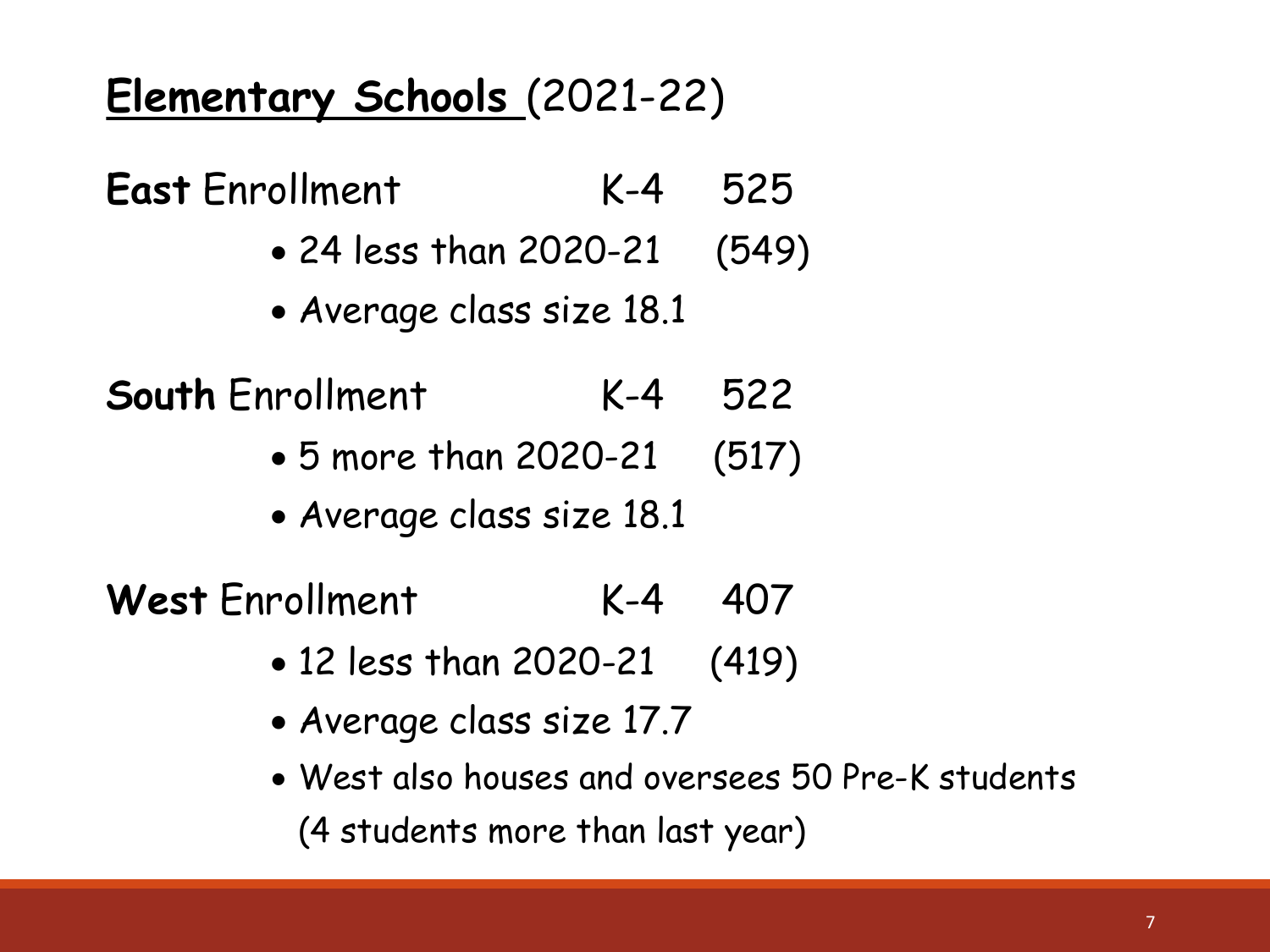## **Saxe Middle School (2021-22)**

- **Saxe** Enrollment Gr. 5-8 1,326
	- 16 students less than 2020-21 (1,342)
	- 1 under projection (1,327) for 2021-22

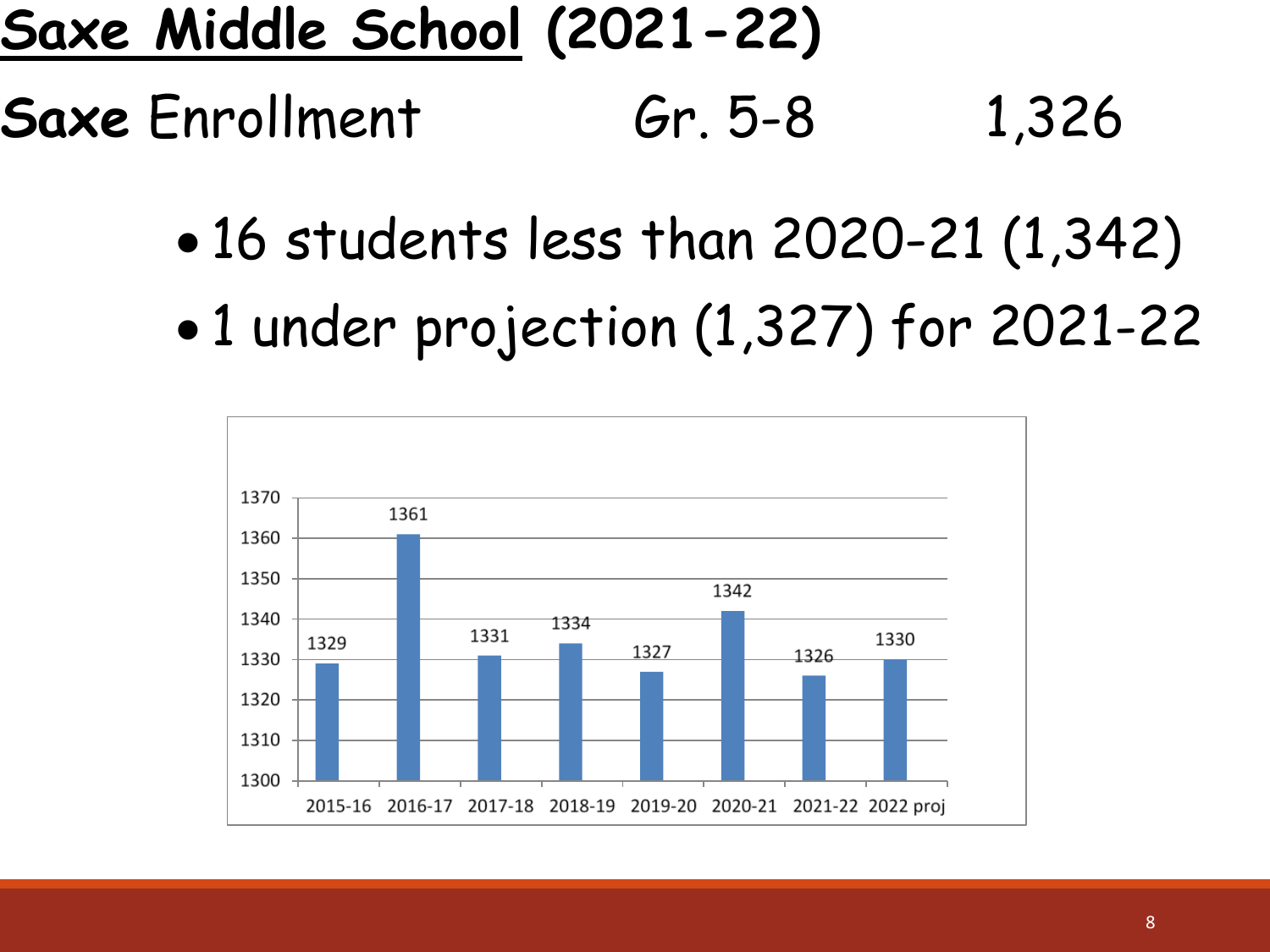#### **New Canaan High School (2021-22)**

High School Enrollment Gr. 9-12 1289

• 60 less than 2020-21 (1,349)

• 28 below projected (1,317) for 2020-21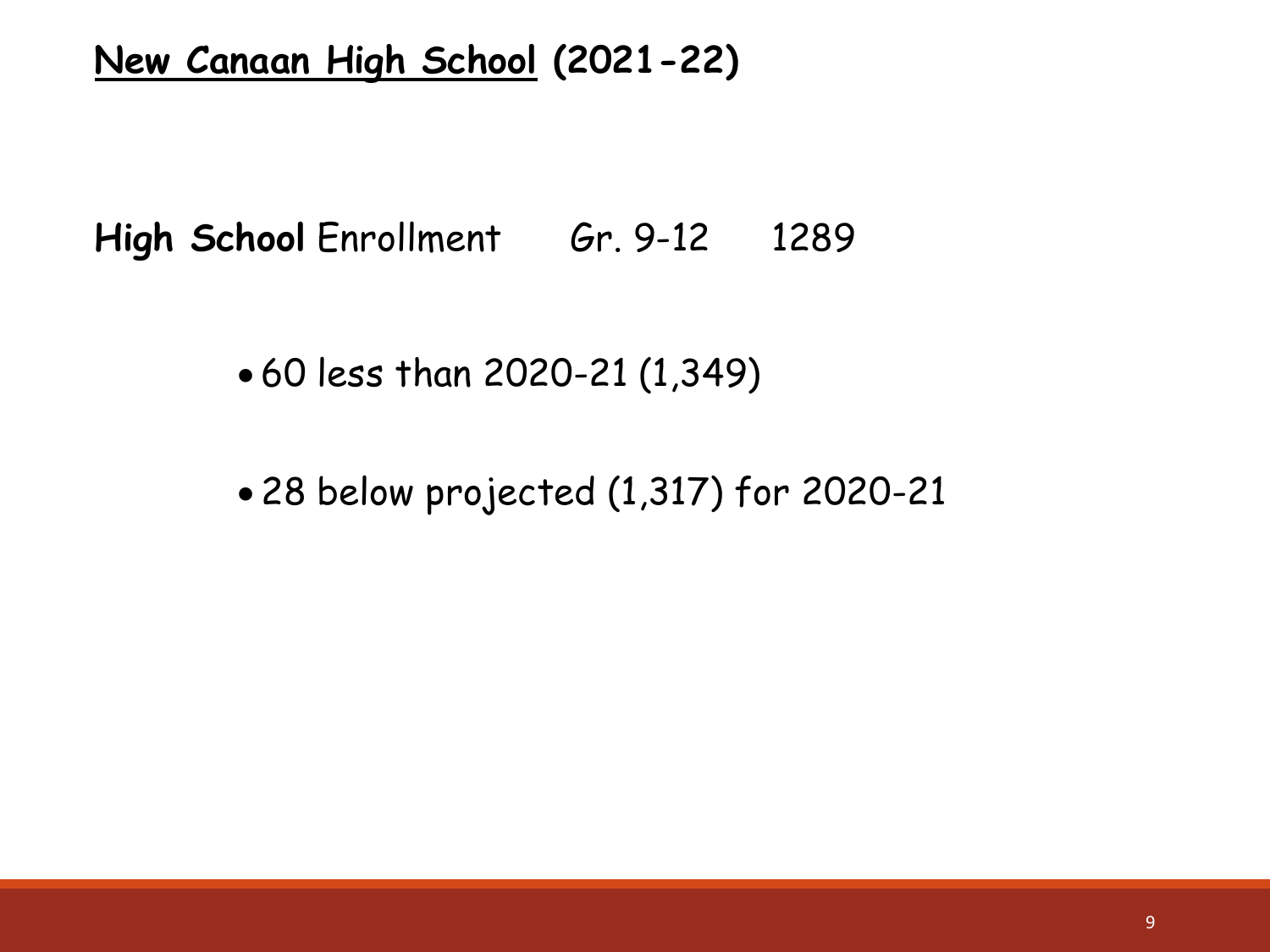### **SPECIAL EDUCATION (2021-22)**

Total (K-12) Special Education Enrollment 475

Prevalence Rate 11.8%

Out of District Placement 14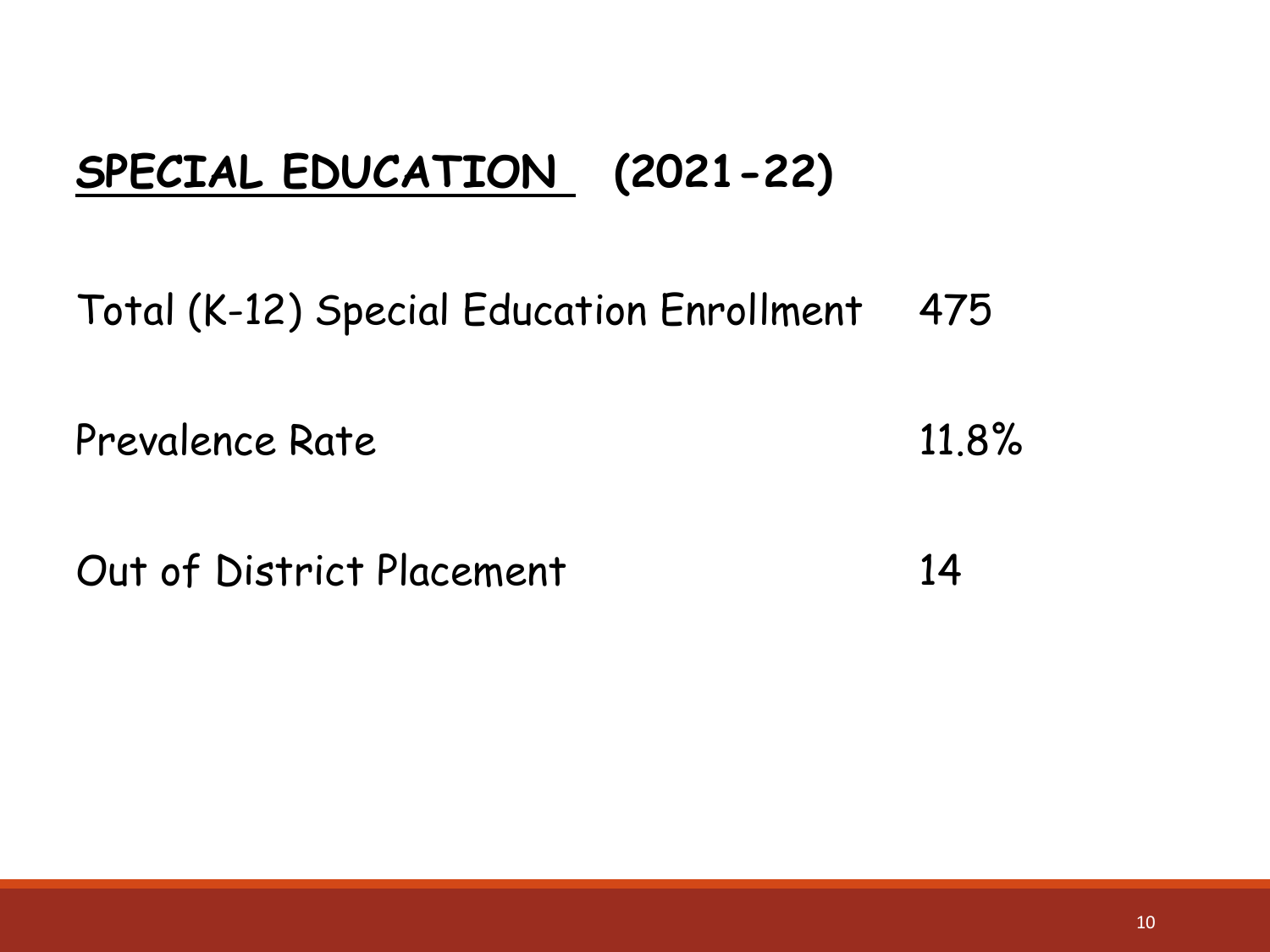## Enrollment – Class Size Guidelines

#### % of Classes At or Below Guidelines

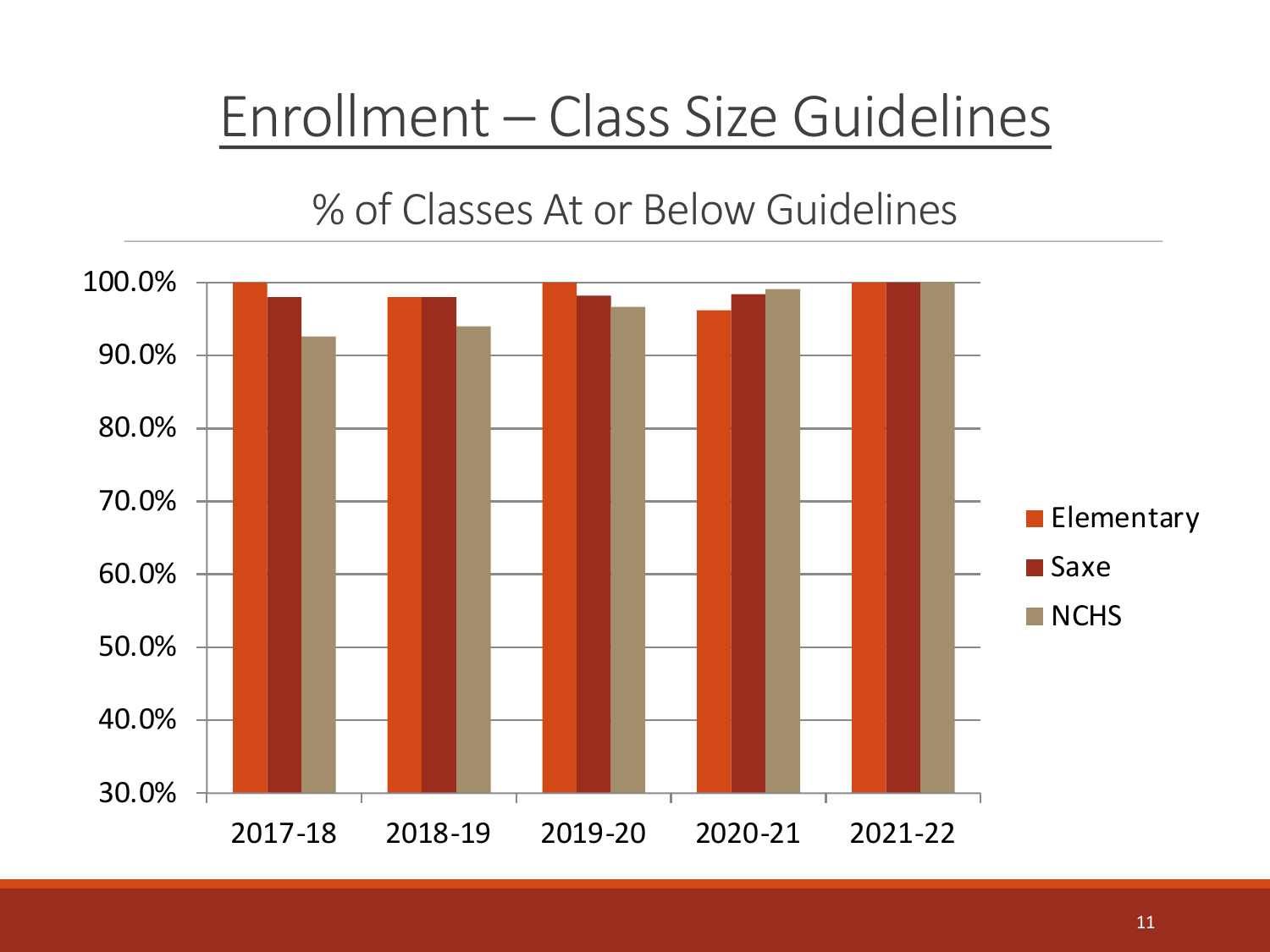#### **CERTIFIED STAFFING**

School System (2021-22)

Total Certified Staff (2021-22) 440.66 FTE's Total Certified Staff (2020-21) 437.88 FTEs

Increase from  $2020-21$   $+2.78$  FTEs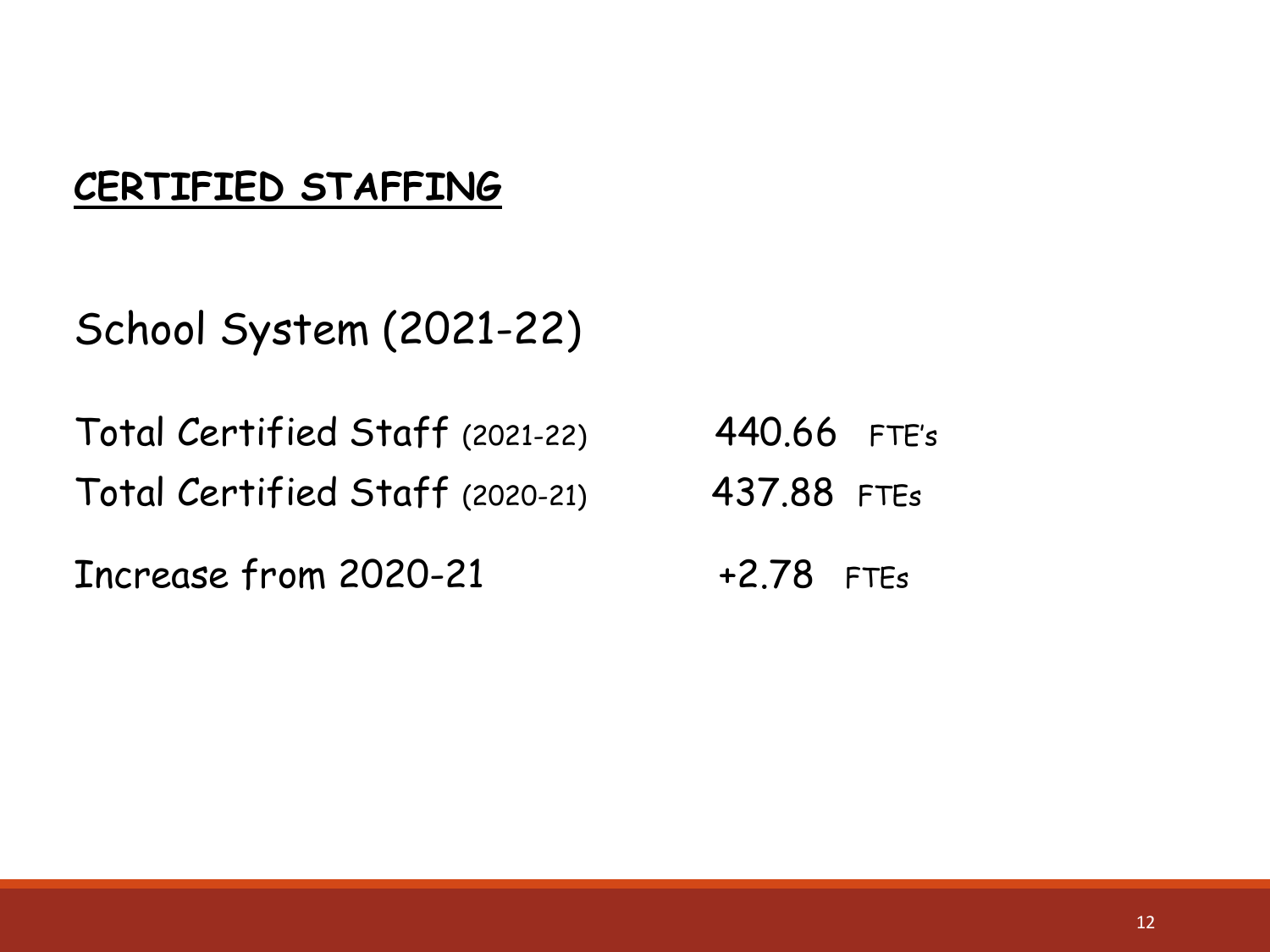## **Elementary Staffing**

|              |         | Enrollment | FTEs    |
|--------------|---------|------------|---------|
| East School  | 2021-22 | 525        | 43.10   |
|              | 2020-21 | 549        | 44.00   |
|              |         |            | $-.90$  |
| South School | 2021-22 | 522        | 44.00   |
|              | 2020-21 | 538        | 41.55   |
|              |         |            | $+2.45$ |
| West School  | 2021-22 | 407        | 34.50   |
|              | 2020-21 | 419        | 34.40   |
|              |         |            | $+.10$  |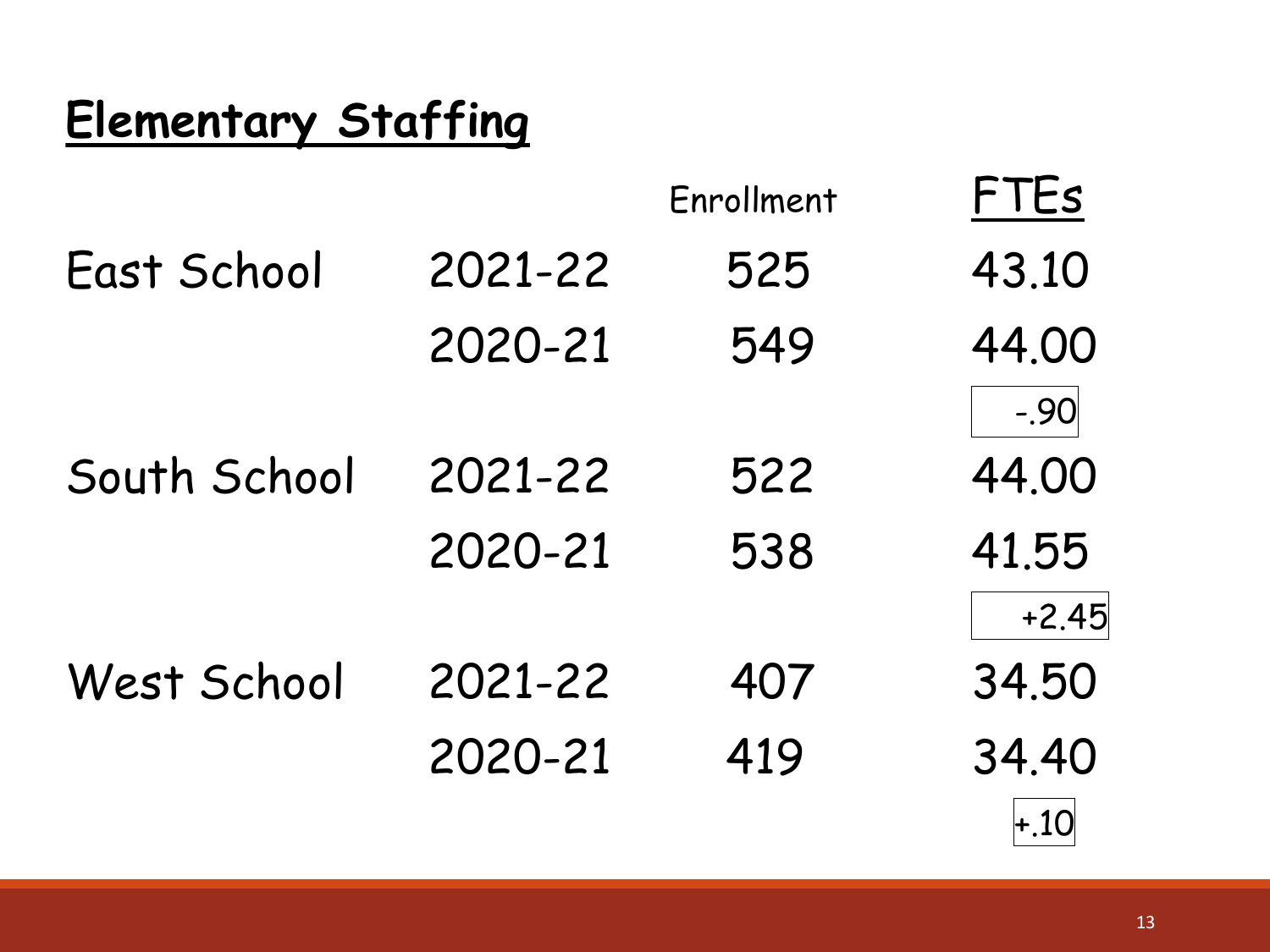### **Secondary Certified Staffing**

|      |         | Enrollment | <b>FTEs</b> |
|------|---------|------------|-------------|
| Saxe | 2021-22 | 1326       | 116.40      |
|      | 2020-21 | 1342       | 117.45      |



| <b>NCHS</b> | 2021-22 | 1289 | 109.66 |
|-------------|---------|------|--------|
|             | 2020-21 | 1349 | 109.48 |
|             |         |      | $+.18$ |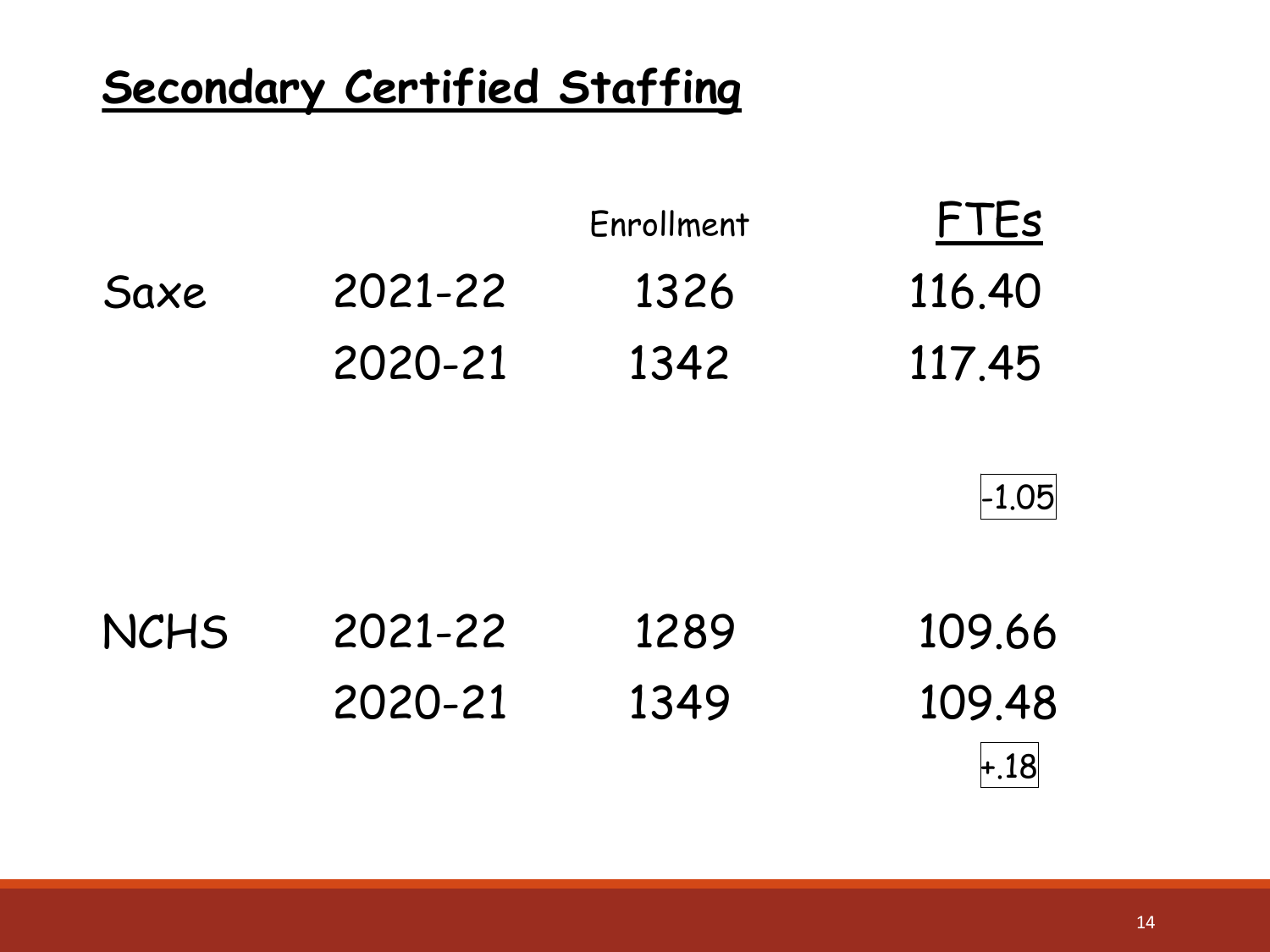### **Special Education Staffing**

|                          | Years   | FTEs  |
|--------------------------|---------|-------|
| <b>Special Education</b> | 2021-22 | 76.00 |
|                          | 2020-21 | 74.00 |

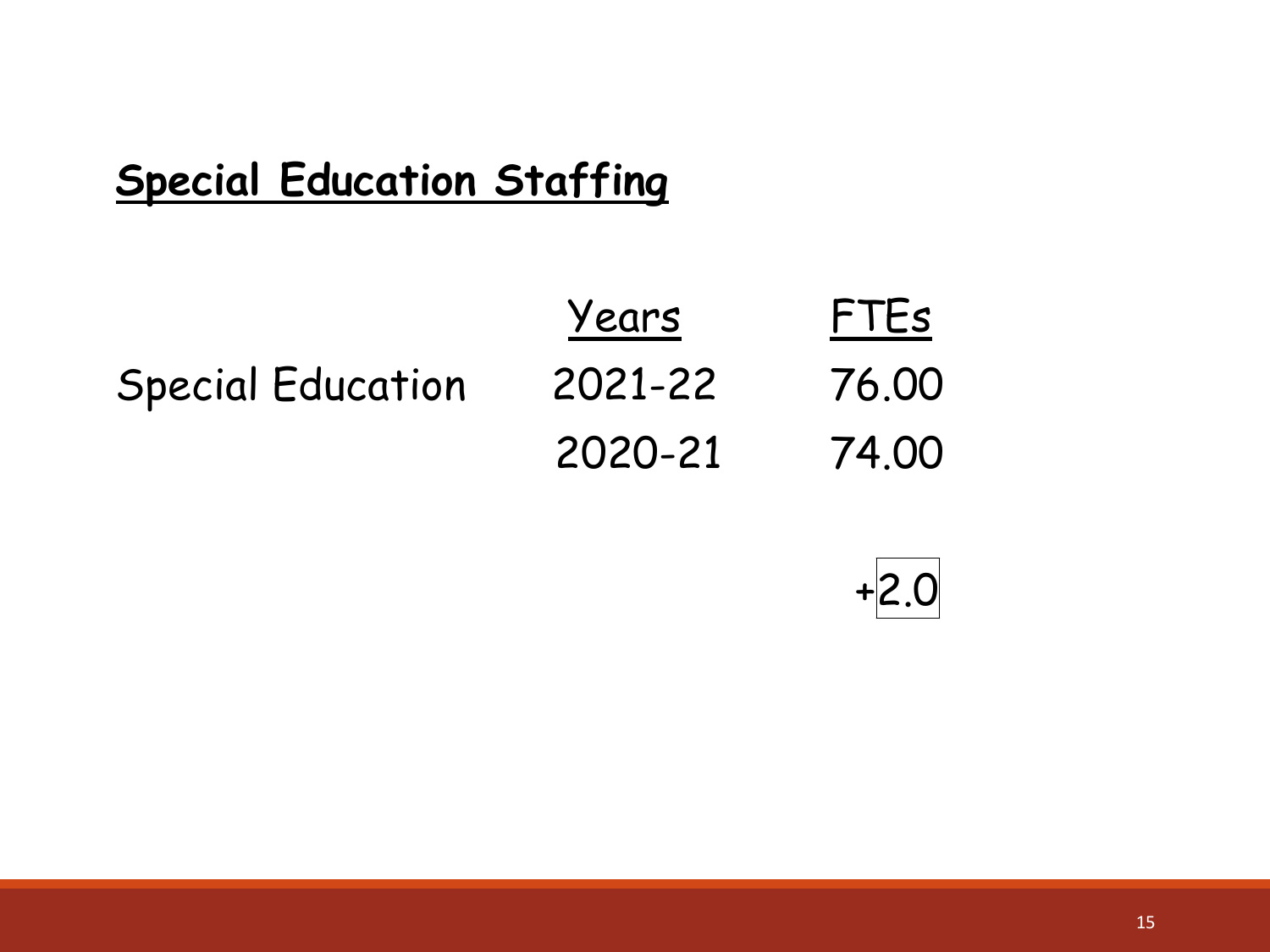#### **NCPS Enrollment Projections**

|                        | Year    | Proj  | Actual | $+/-$  |
|------------------------|---------|-------|--------|--------|
| <b>School District</b> | 2022    | 4,098 |        |        |
|                        | 2021-22 | 4,095 | 4069   | $-26$  |
|                        | 2020-21 | 4,165 | 4,176  | $+11$  |
|                        | 2019-20 | 4,064 | 4,172  | $+108$ |
|                        | 2018-19 | 4,184 | 4,113  | $-71$  |
|                        |         |       |        |        |

| 2022    | 1,462 |       |       |
|---------|-------|-------|-------|
| 2021-22 | 1,451 | 1,454 | $-3$  |
| 2020-21 | 1,497 | 1,485 | $-12$ |
| 2019-20 | 1,443 | 1,515 | 72    |
| 2018-19 | 1,538 | 1,494 | $-44$ |
|         |       |       |       |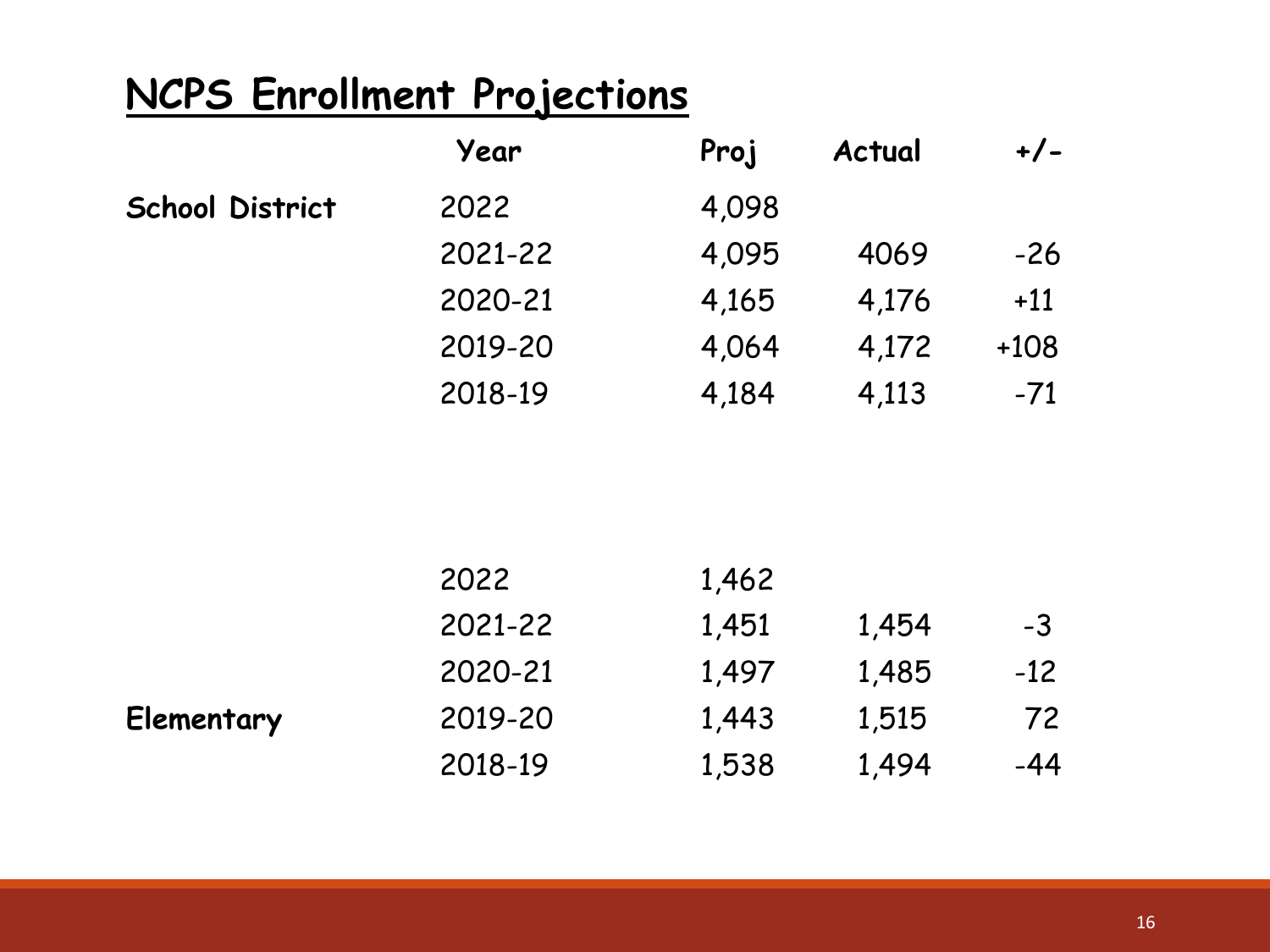#### **NCPS Secondary Projections**

|      | Year    | Proj  | Actual | $+/-$ |
|------|---------|-------|--------|-------|
| Saxe | 2022    | 1,330 |        |       |
|      | 2021-22 | 1,327 | 1,326  | $-1$  |
|      | 2020-21 | 1,319 | 1,342  | $+23$ |
|      | 2019-20 | 1,312 | 1,327  | $+15$ |
|      | 2018-19 | 1,334 | 1,334  | 0     |

| <b>NCHS</b> | 2022    | 1,306 |       |       |
|-------------|---------|-------|-------|-------|
|             | 2021-22 | 1,317 | 1,289 | $-28$ |
|             | 2020-21 | 1,349 | 1,349 | O     |
|             | 2019-20 | 1,309 | 1,330 | $+21$ |
|             | 2018-19 | 1,312 | 1,285 | $-27$ |